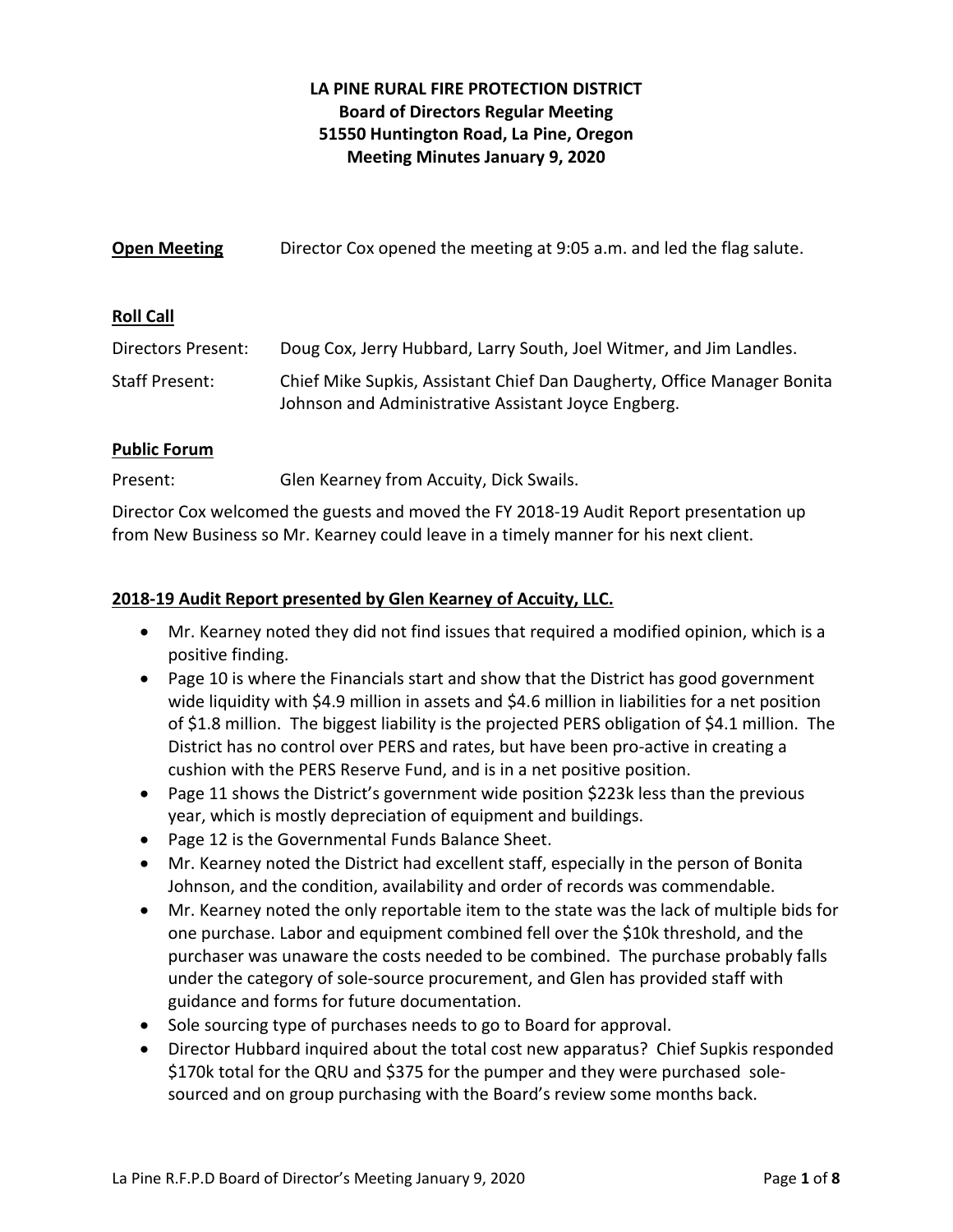- Director Landles inquired if the sale of the District clubhouse fell under the multiple bid criteria? Staff responded yes; an RFP was completed for selecting an agent on the public property sale.
- The Board thanked Mr. Kearney for his good work and clear presentation.

# **Approval of Minutes**

Regular Board Meeting – December 12, 2019.

Level of staffing discussion, the minutes do not say that the Board does has a policy where the district will attempt to always have one crew in district at all times.

 Director Hubbard asked for an addition to page 5 after "staffing at 50%" to include "and at least one crew in district at all times." He also inquired if Station 102 was not staffed in the past. Chief Supkis responded that over a decade ago during the era of losing staff, it had been shuttered as well as Station 103.

**Action:** Director South moved to approve the minutes of the December 12, 2019 meeting as amended. Second by Director Landles; the motion passed by a 5‐0 vote.

## **Financials**

The Monthly Bills. Staff answered questions regarding expenditures and current revenue and expense statement.

- Director South inquired about:
	- o Line 6030 FireMedics & Captains. Inquired if the higher amount was due to there being three payrolls in December. Staff answered yes.
- Director Hubbard inquired about:
	- o Line 6100‐ Overtime. Noted that OT costs were down substantially. Chief Supkis responded that was largely due to not having many "life events" or injuries this year and having adequate staffing through additional regular crew which the district has been consistently increasing over the years.
	- o Line 8456 Reserve PPE (Personal Protection Equipment). Suggested when creating the next budget, increasing that line to \$16k.
- Director Witmer inquired about:
	- o Line 8456 Reserve PPE. Noted the costs seem very high this year. Chief Supkis responded that it was mostly protective gear that needed replaced and also some extended sizes were needed for the growing diversity of uniform sizes needed for RVs. Turnout life expectancy is 5 years. Director Witmer asked if the students could use the old PPE. Staff answered they do. Older PPE is used during the first weeks of Academy as it gets used hard every day. RV's are treated as Firefighters after they complete academy and then they need better PPEs.
- Director Cox inquired about:
	- o Line 8456 Reserve PPE. Inquired if used PPE can be donated when District is done with them? Chief Supkis responded that it is possible theoretically but in reality, they are usually too worn by the time the District is done with them.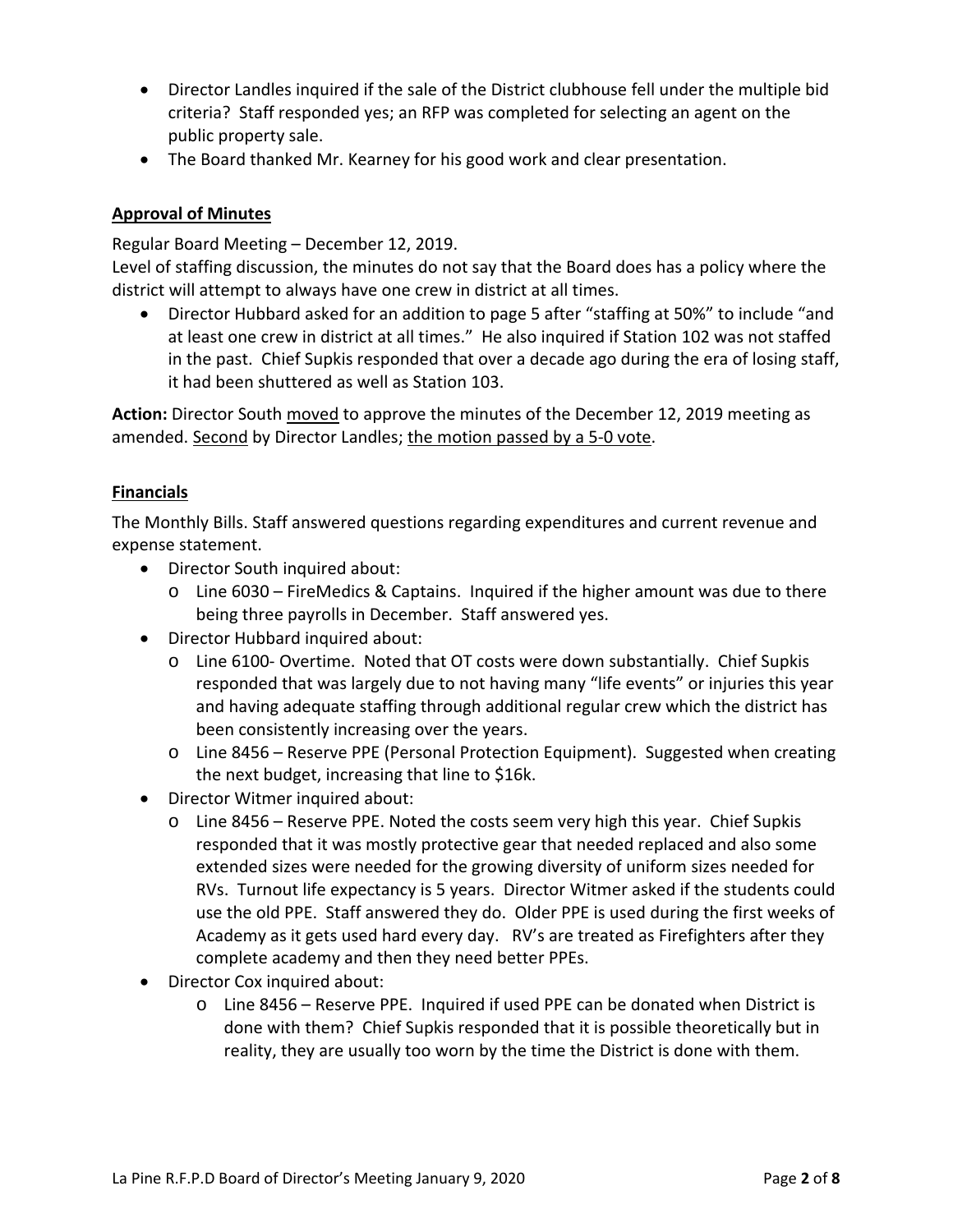Monthly Expense by Vendor.

● Director Hubbard inquired about the DPSST payment. Staff answered it was for fingerprint based FBI related background checks for crew training certifications.

**Action:** Director Witmer moved to approve monthly expenses presented from 12/13/2019 – 1/9/2020 in the amount of \$279,721.48. No further discussion or comments. Second, Director South; the motion passed by a 5‐0 vote.

## **Management Report**

A. Monthly Alarm Report.

- Chief Supkis noted that transports are up 140 over last year. The whole community is affected by the increased need. 150+ transports were initiated by St. Charles, LPCHC (La Pine Community Health Center) and Prairie House. It is apparent that with increasing frequency patients cannot get the care they need at local health facilities.
- Budget Board member Dick Swails asked if there was any response or affect to the new District ordinance. Staff noted the District has not received a single call or letter to date in response to the fourteen letters that went out six week ago notifying health care providers of the new ordinance.
- Director Cox inquired if Airlink was involved in this? Chief Supkis responded the District is in conversations with Airlink and Life Flight about their response times and when best to transport critical patients to them. Recently there have been some weather issues.
- Chief Supkis shared that the district has been in conversations with CMT (Cascade Medical Transport). CMT relayed they are often being called for transport, but when they provided a 15 or 25 minute estimate of arrival the attending health care professional stated "not quick enough" and deferred to 911 and local EMS. The most recent case was a teen with an arm fracture from a school activity that the patient's mother brought into the facility. The attending health care professional demanded that they go by paramedic to Bend and wasn't willing to wait the 20 minutes for CMT or allow the mother to continue transport. At the same time and facility, a possible heart patient walked in and the same health care provider wanted a second paramedic unit for that patient.
- Director South noted phone calls from clinics will probably start after bills go out. Chief Supkis responded the District foresaw this whole issue years ago and brought the issue to the health facilities multiple times and they said "we hear you, no problem."
- Chief Supkis noted that years ago La Pine was one of the first districts in the country to allow their paramedics to fully triage and determine what is best for both the patient and the community, and now is working on this new Ordinance to make sure we have sufficient paramedic crews in district for the true critical ALS calls ‐ either by increased revenue and adding more crews ‐ or a more efficient use of current resources by the clinics. The District is not questioning that patients in the clinics need medical attention or even transport, but we want our resources to be available when there is a heart attack or stroke, car crash, or even fire and that person has no help whatsoever.
- Director Witmer inquired if with a "only one left" rule the District would transport a St. Charles patient if the other medic is out of district? Chief Supkis responded that when a medic is dispatched to a residence, the District of course responds regardless, and the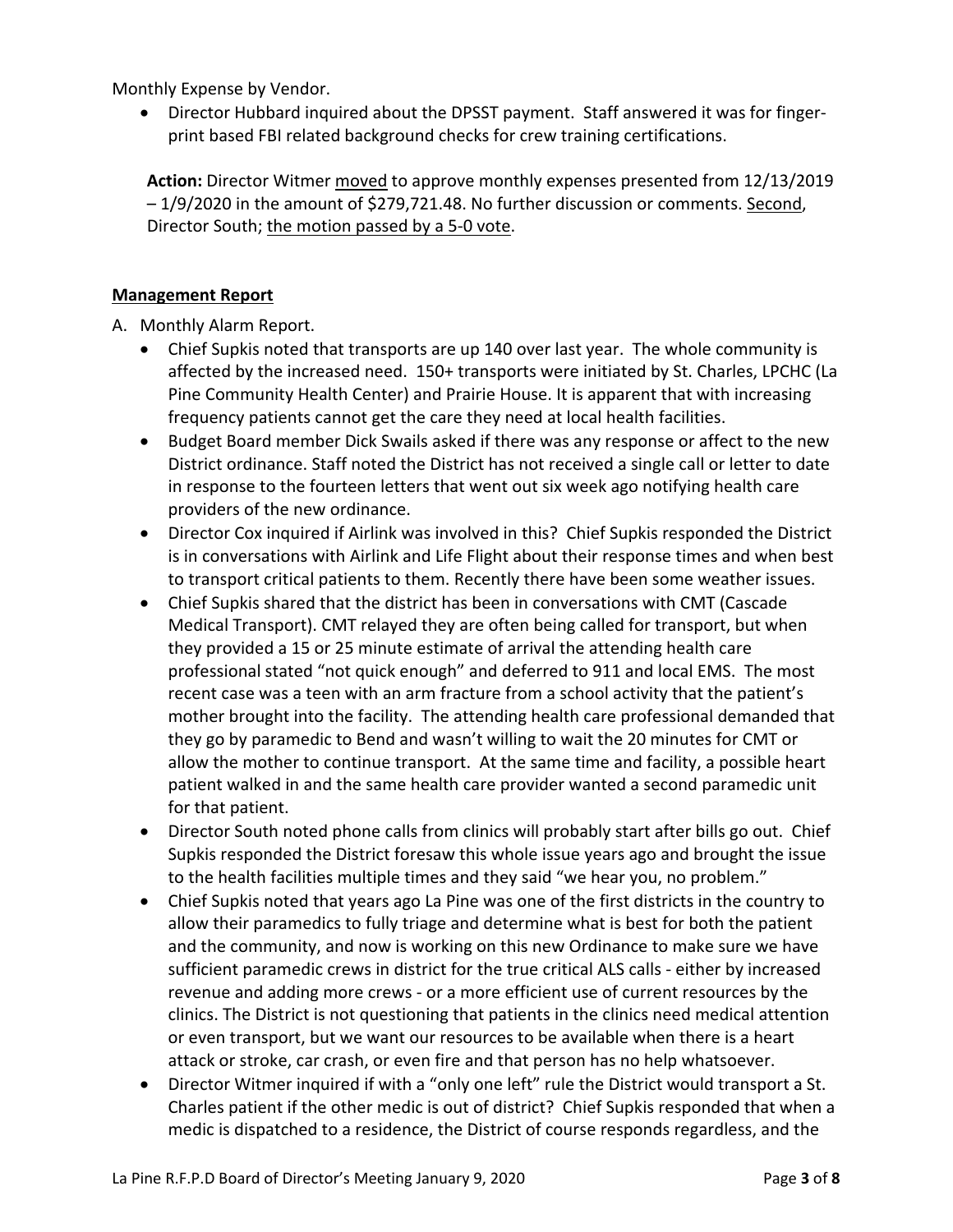paramedics weigh the best interest of both the patient and community on what to do next. But when a patient is already in a higher level of care such as at the clinics with a physician, the health care facility will need to be able to care for patient and wait until the other medic is back in district and we are staffed at 50%.

- Director Witmer inquired if 911 dispatches at Code A, B, C, D levels? Chief Supkis responded yes, and if there is an Echo or Delta, the District is coming, but it is can often be manipulated by the caller, answering yes to the most serious questions ‐ as in when the cut thumb that had been sutured by the health care facility was called in as a C/D with "uncontrolled bleeding".
- Director Witmer inquired if the District has sent the secondary medic unit to St Charles Hospital so both are out of district at the same time? Chief Supkis responded at times yes, when the call originates at a residence with no other higher level of care options, but tries not to when patient is in a clinic and already in a higher level of care. When both medics are out of district, 911 is asked to communicate to clinic that transport will be pending next available unit.
- Director Witmer inquired how the District has billed under the new Ordinance so far? Chief Supkis stated that staff forwards all health care center 911 call reports to him with information whether they were true emergency transport or not by our protocols based on the patients actually needs. Of the five transports this week, four are being billed to the clinics. The heart of this whole effort is to have the resources to be able to provide care when care is needed and do right by the patient both in terms of care and the patients' rights of self‐determination. The patient often thinks these inter‐facility transports are covered by insurance when they often are not.
- Of note, it is the District's belief that 40‐50% of patients being transported from professional health care facilitates are not residents or taxpayers of the fire district.
- Director Witmer inquired if St Charles La Pine has an Office Manager? Staff responded yes, but the clinic manager has limited control over their independent health care providers. Most are on contract and obviously do not have the support systems they need to treat and or hold patients in house.
- Director Hubbard inquired how many times has District transported for the St Charles clinic where the patient did not need ALS transport? Chief Supkis responded approximately 90%. The District is not arguing medical need for these transports but level of need. Our crew continually trains to save lives under any condition and of being 30 minutes or more away from the hospital. We are not focused on BLS (Basic Life Support) or intra-facility transports, but on critical ALS (Advanced Life Support).
- Guest Dick Swails inquired if the clinics could subsidize CMT? Chief Supkis responded it could happen but CMT has to have a contract and resources in place to keep its business viable, just as the District does. Chief Supkis noted the Redmond pilot program of visiting paramedics worked well, but the health care community was not interested in subsidizing it even though it proved effective at reducing re‐admits, and subsequently it evaporated. Is it the taxpayers' responsibility to subsidize the clinics?
- Director Hubbard noted that then County Commissioner Tammy Baney, who was in charge of the regional transportation project with the county, came down several years ago and said if the District could come up with a region wide project, we could submit a grant request for consideration. Chief Supkis responded grants are always a short‐term possibility but the real fix is adequate health care within our community.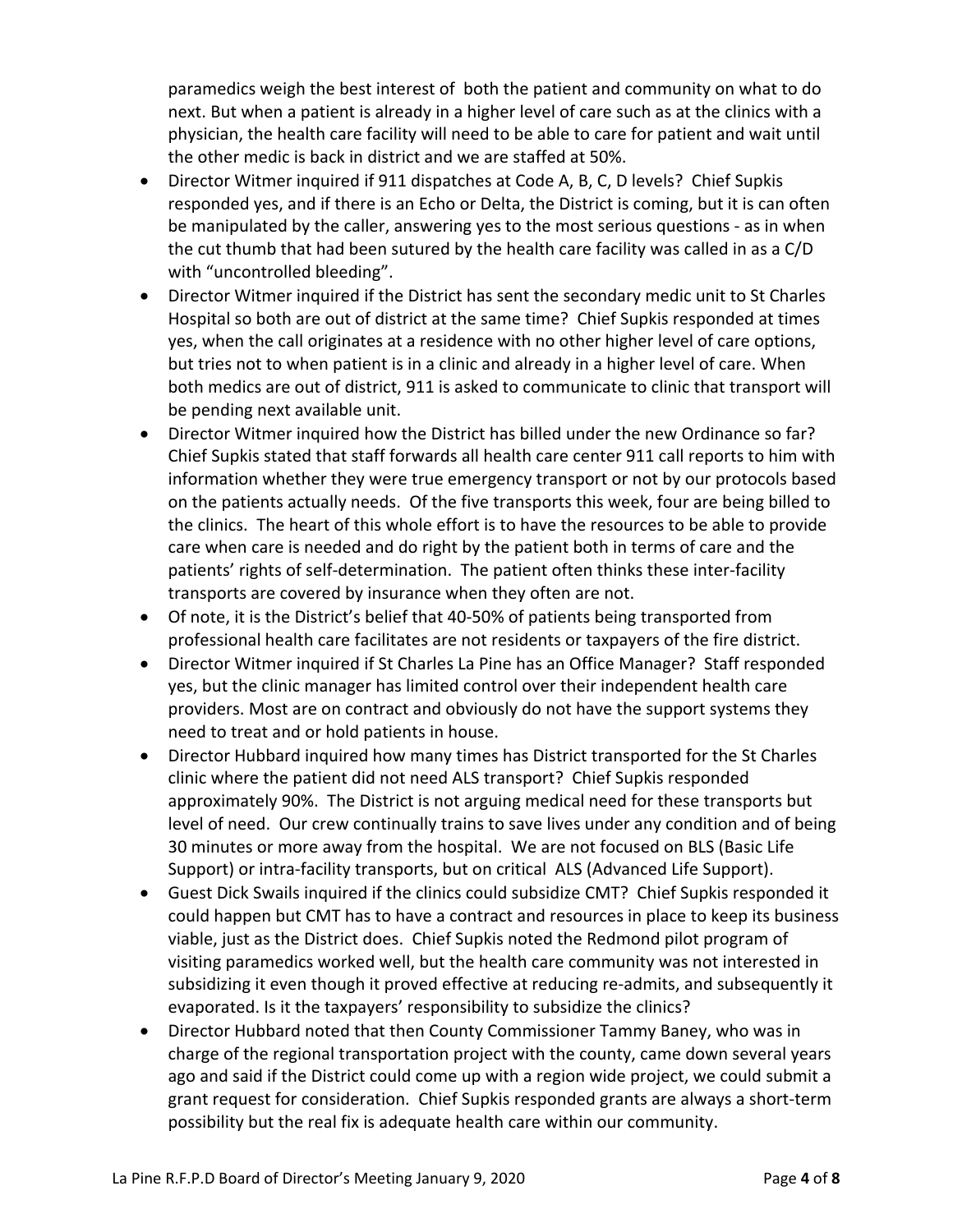- Director South inquired if La Pine District communicates with other districts on this matter? Chief Supkis responded we do and all are getting pinched by the patient and cost shifting to a central distant location, especially the rural EMS providers because of their transport distances.
- B. Multiple Alarm & Building Permit/Valuation Report.
	- Valuation for building permits in December 2019: Commercial \$35,000 and Residential \$1,116,713.
	- Director Witmer noted the total under residential needed amended which was corrected in real time and is reflected correctly in amount above.
- C. Notable Incidents.
	- Director Hubbard inquired what code 99 ‐RSC means? Staff responded it is a call for full cardiac arrest that we successfully resuscitate.
	- Director South inquired about the 12/21 call. Staff responded it was a fall through the ice. Patient was up to armpits in ice over mud and had no phone but a hiker heard his calls for help. Main issue was not being able to extract himself from the mud and the cold exposure.
- D. Equipment and facilities. No comments.

- F. Training. No comments.
- G. Other.

No comments.

# **Correspondence / News**

- A. Letter Deschutes County Planning Commission Public hearing
- B. Ready Set Go
- C. Special Districts of Oregon SDIS Grant
- D. DPSST Women's Fire Camp Grant
- E. Donation ‐ Russell
- F. Donation Converse
- G. Donation Lewis
- H. Midstate 2002 /2003 capital credits
- I. Ameri Title Final closing statement
- J. KTVZ Wagon Trail Ranch Firewise community
- K. Wise Buys ‐ Wagon Trail Ranch Firewise community
- L. Newberry Eagle Three Firefighters
- Director Hubbard inquired if the District had received any response from the letter sent to the county planning commission? Chief Supkis responded no, but the District has received letters from HOA. For background, they want to develop Haner Park, an old summer camp that was divided up into lots, and now they want to divide the common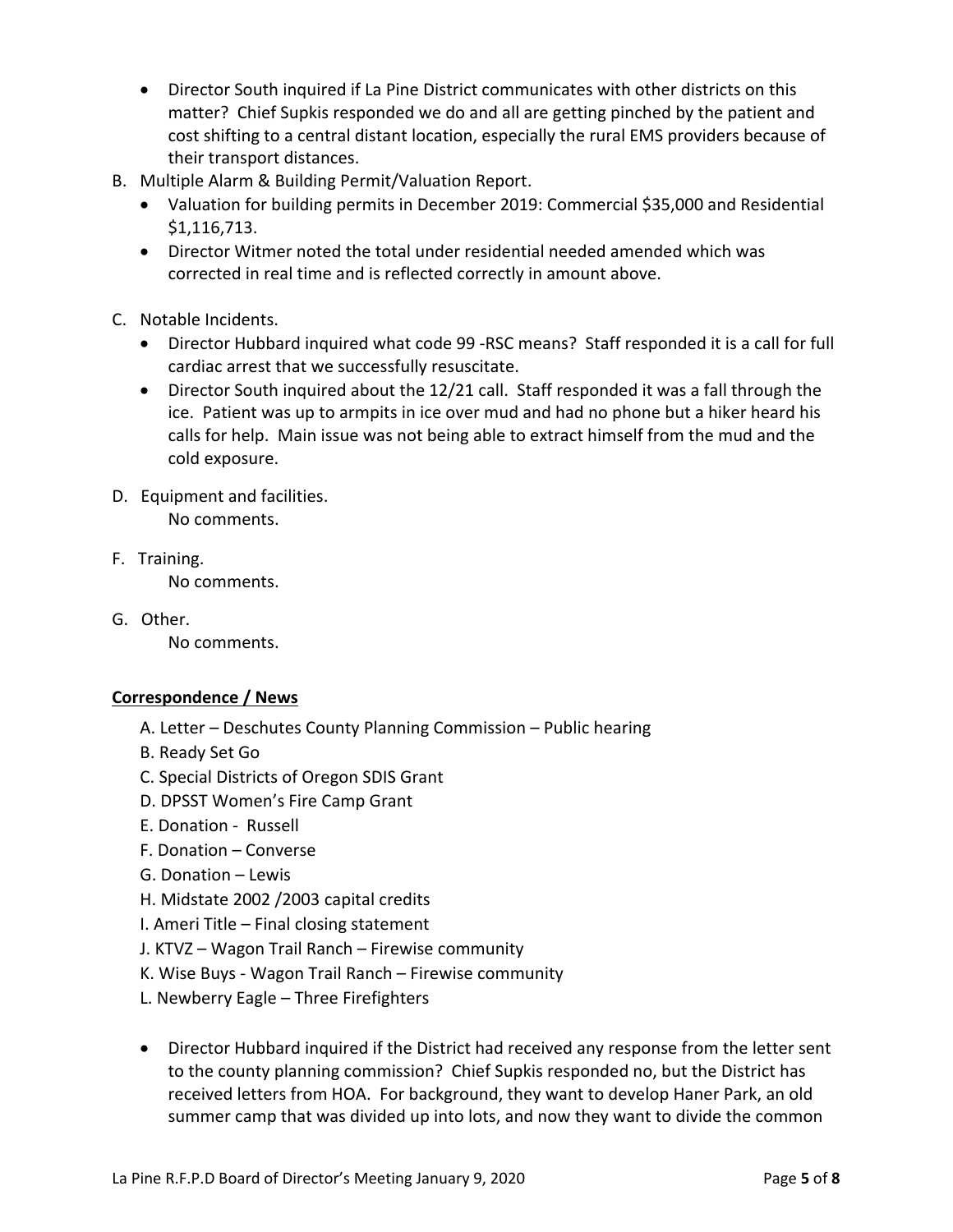ground into more lots, and that's basically a new subdivision which requires proper year‐round maintained roads which meet state codes for fire egress and access, but the area currently only has forest service roads and trails.

#### **Old Business**

### **A. District Ordinance #2019‐04, Adopting 2019 Oregon Fire Code**

**Action:** Director Cox entered Ordinance #2019‐04, Adopting 2019 Oregon Fire Code, into record for the 2<sup>nd</sup> Reading. No comments.

#### **New Business**

### **A**. **Board Policy #90‐01 District Capital Expenditures Update**

 Chief Supkis requested the Board update Policy #90‐01. Proposed changes are based on the recommendation of Glen Kearney from Accuity to update District capitalization limit from \$2k to \$5k, and to change the title "Expenditure" to "Assets."

**Action:** Director Hubbard moved to approve the Board Policy #90‐01 District Capital Expenditures Update. Second, Director Witmer; the motion passed by a 5-0 vote.

### **B. DEQ Air Quality Monitoring Site Lease**

- Chief Supkis shared that the DEQ would like to install an air quality measurement system at Station 103.
- Director Hubbard inquired if there will be a separate circuit breaker? Chief Supkis responded the energy used will be the equivalent of a 40w light bulb. The District will be responsible for the monthly electrical cost but the DEQ will hire an electrician to add outlet to the pumphouse.
- Director Cox noted more people are burning garbage and the DEQ is trying to collect info on smoke from trash.

**Action:** Director South moved to approve allowing DEQ to install an air quality monitor at Station 103. Second, Director Hubbard; the motion passed by a 5‐0 vote.

### **C. Surplus Radio Equipment**

 Chief Supkis recommended the Board donate the old radios in storage to the Outback Fire District as they have serious need.

**Action:** Director Landles moved to donate decommissioned radios to Outback Rural Fire Protection District. Second, Director Hubbard; the motion passed by a 5‐0 vote.

### **D. Board Policy #02‐03, Medical Services Billing**

 Chief Supkis recommended adding the wording and rate for facility transfers to the policy. The rate is the same as non‐resident, non‐taxpayer rate of \$2,013 plus \$20 a mile. Lift assists are \$125 to a facility. If a private residence has excessive lift assists (more than three in one year), the District may charge them. The first charge of the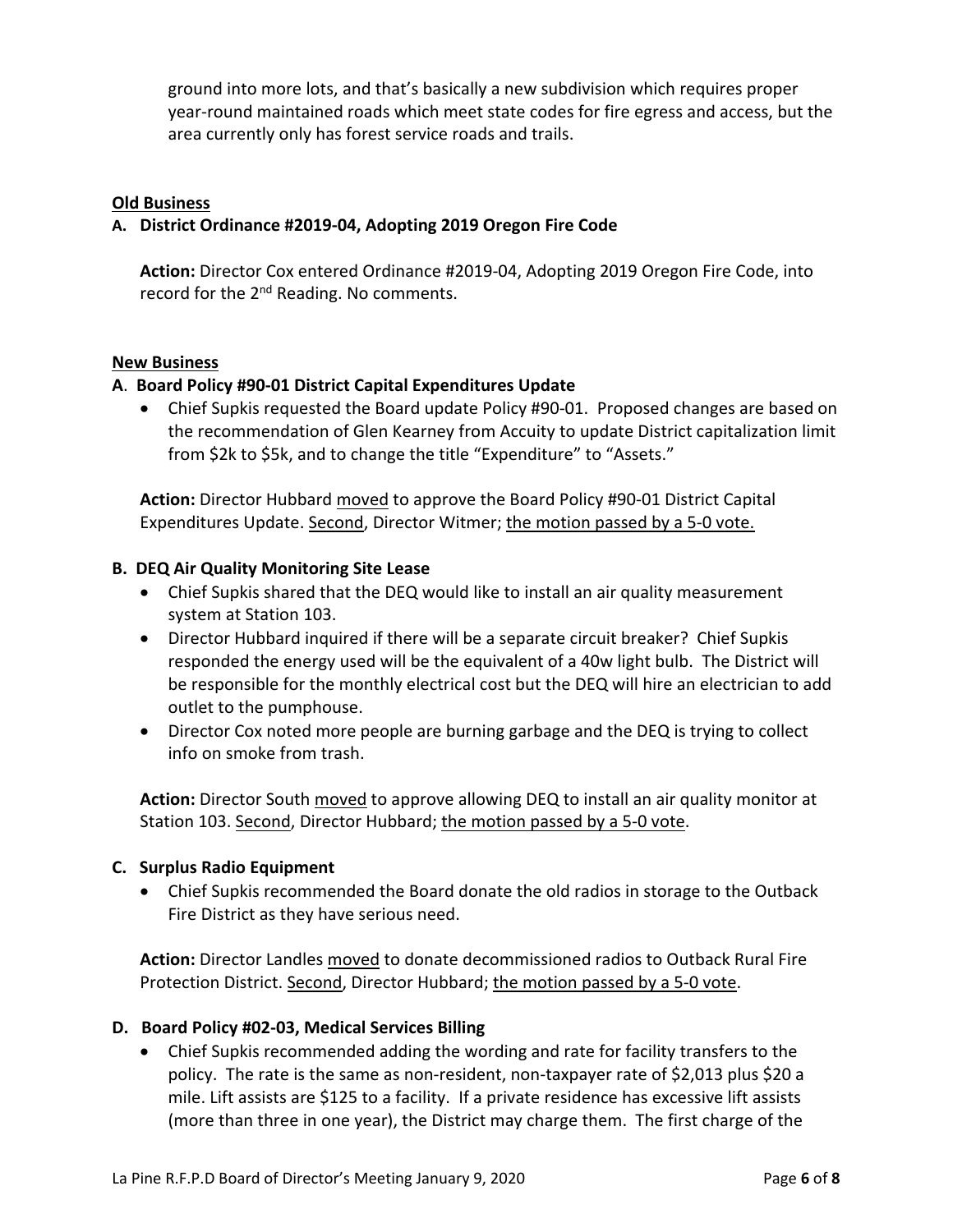year was a lift assist for Baird Funeral Home. They were cremating a 600 lb. body from Bend.

- Director Hubbard inquired why the non-transport rate had a range? Chief Supkis responded the variance is dependent on how involved the treatment is, i.e. a diabetic treatment or 12‐lead read. Rate range is from \$125 to half of the base rate.
- Guest Dick Swails inquired if the fee to a professional care facility for a lift assist is \$125? Staff responded, yes. Dick inquired what is our actual cost? Chief Supkis responded substantially more. Rates have not been updated since the Board created a white paper in 2011. It is due for an update and the District and Board will review in the future after the newer policies have been in place for a time.

Action: Director South moved to approve the changes to Policy #02-03, Medical Service Billing Rate Schedule, dated January 9, 2020 as presented. Second, Director Hubbard; the motion passed by a 5‐0 vote.

# **E. Other**

 Director Hubbard inquired if the District should consider selling the unused land attached to Station 103. Chief Supkis and Director Cox noted there are several lots nearby that have not sold but further discussion on selling part of the land could happen during strategic planning.

# **Special Meetings and Workshops**

- Chief Supkis inquired if January 23 $^{rd}$  at 9:00 am would work for the Board of Directors to meet for the executive annual evaluation and strategic planning. The Directors all agreed to the date and time.
- Director Cox inquired if spreadsheets could be utilized as was done several years ago. Chief Supkis answered yes.

# **Good of the Order**

- Chief Supkis noted line crew overtime is fortunately only at 14% of budget. New staffing has helped reduce that number greatly and should the District now consider a shift minimum of seven on duty instead of the six currently required?
- Director Cox inquired when would the District add the next crew member? Chief Supkis responded possibly next July in the new fiscal year if it can fit in the budget. The District has to absorb the cost of the student reserve program since that grant has run out, and the District needs to see how the revenue for transports and GEMT come in. The other main expenditures on the radar for next year will be facilities and 1.5 years from now the District may propose replacing two medics (ambulances). The next year a replacement rescue truck, and the third year out a replacement engine.
- Cycle out old medics to students. Medics have a life span of 260K miles.
- Director Hubbard asked if the \$95k GEMT payment is recurring? Chief Supkis responded yes, hopefully \$75k‐\$100k per year, but the District will have to wait and see if it's really there each year.